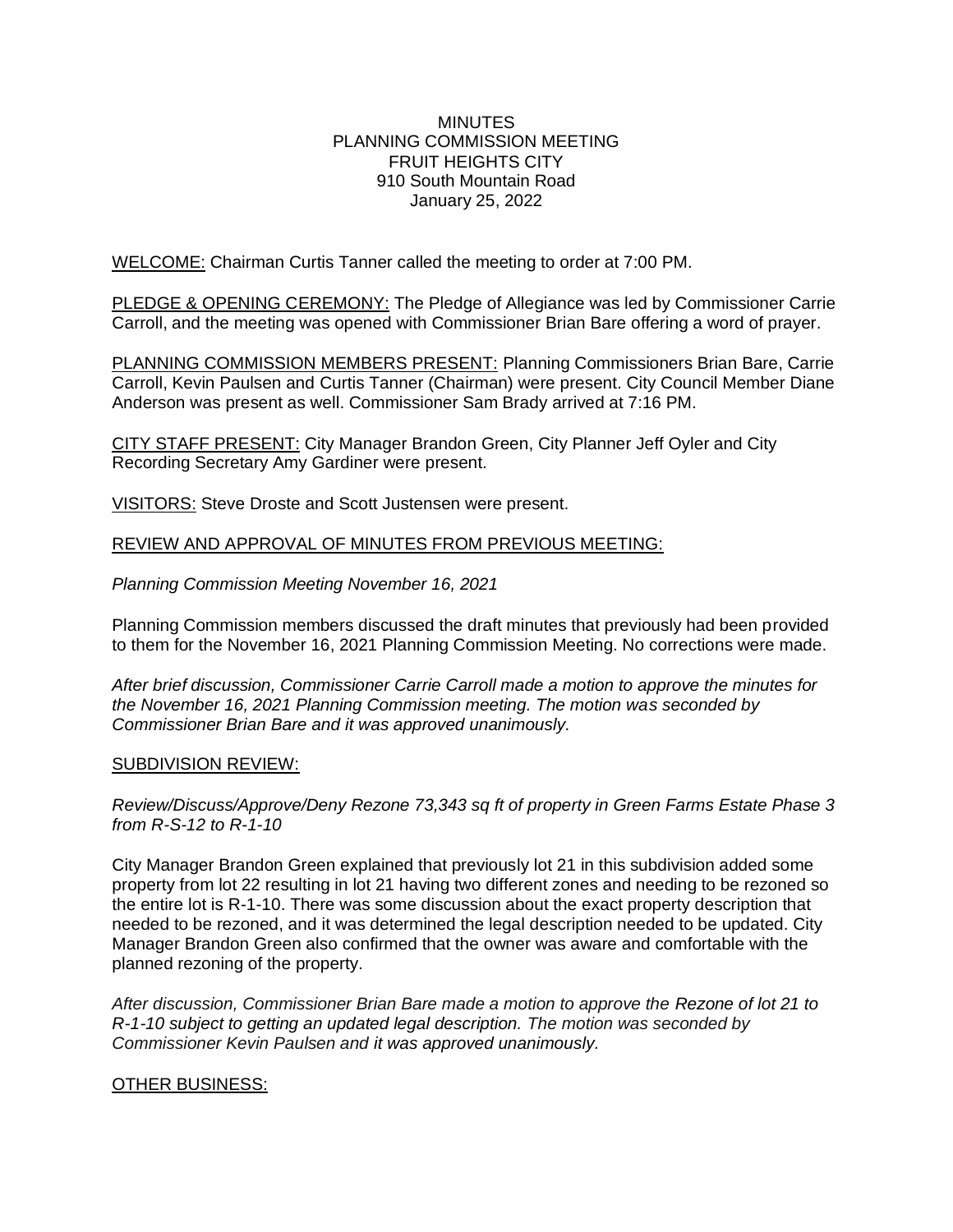## *Review/Discuss the proposed Accessory Dwelling Unit Ordinance (ADU) - Second Review*

City Manager Brandon Green explained that a public hearing on the proposed Accessory Dwelling Unit Ordinance (ADU) had been delayed from the end of 2021.

City Planner Jeff Oyler explained that he has looked at other cities to see what they are doing with ADUs. He said that there are a number of issues in the legislature dealing with ADUs. He expects to see some modifications from the legislature. He encouraged the Planning Commission to get their documents ready and then to see what happens with the legislature in March.

City Planner Jeff Oyler next led a lengthy discussion with the Planning Commission on issues with the proposed ADU Ordinance including:

- Maximum and minimum square footage of ADUs
- Off-street parking requirements and prohibiting on-street parking
- Approval/application process for ADUs with the City
- Report license plates
- Enforcement of ordinance
- Short-term vs long-term rentals of ADUs
- Blocking sidewalks with off-street parking
- Way to handle complaints from neighbors
- What is the smallest size lot allowed to have an ADU —6,000 sq ft lot or 8,000 sq ft lot?
- The possibility of requiring off-street parking just at night such as from 10 pm 6 am
- 25 percent of the city can be excluded from the ADU
- Driveways on properties with ADUs should be at least 20 ft. long
- Making it easy enough for people to comply
- No exceptions for ADUs already in place (no grandfathering) —everyone would have to comply and come in to apply
- Determining what penalties for violations should be included in the ordinance
- No on-property RV rentals would be allowed under the ordinance

Chairman Curtis Tanner concluded the discussion by encouraging the Planning Commission to prepare their comments on the draft ordinance and turn them in by February 15th so City Planner Jeff Oyler could have a complete list of issues for consideration. The proposed ADU ordinance will be discussed at the next meeting and then they hopefully will have a public hearing in April.

## CALENDAR:

- February 8 Work Meeting for Rock Loft Ridge Estates
- February 22 Next Planning Commission Meeting

Scott Justensen had a short discussion with City Planner Jeff Oyler and City Manager Brandon Green about the timing on the Rock Loft Ridge Estates project.

*Commissioner Carrie Carroll made a motion to adjourn the Planning Commission meeting, and it was seconded by Commissioner Sam Brady. The meeting was adjourned at 8:01 pm.*